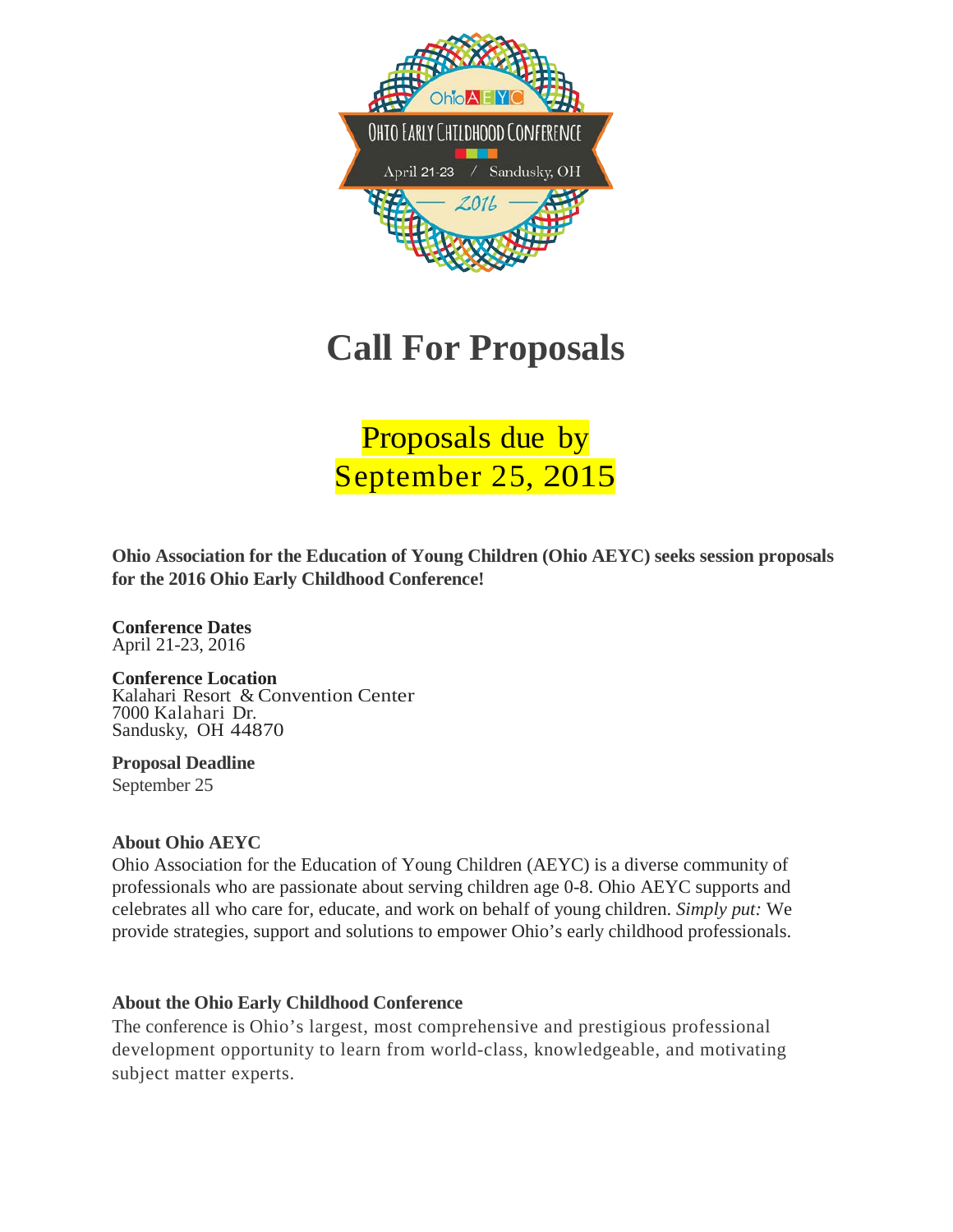**TIP:** Attendees are looking for sessions that focus on practical solutions to increase their knowledge and effectiveness; to engage and challenge their thinking and to nurture their purpose, creativity and professional excellence.

### **Session Type:**

• Breakout Sessions – 90 minutes

## **Proposal Selection Criteria**

- Conference sessions should correlate with the following:
	- o One of the 10 NAEYC Standards for a Quality Early [Childhood Program:](http://families.naeyc.org/accredited-article/10-naeyc-program-standards) Relationships, Curriculum, Teaching, Assessment of Child Progress, Health, Teachers, Families, Community Relationships, Physical Environment, Leadership and Management
	- o [10 Effective DAP Teaching Strategies](http://www.naeyc.org/dap/10-effective-dap-teaching-strategies)
- Incorporates and respects adult learning styles
- Practical application of session content
- Presentation does *not* promote or endorse any commercial product or service. Exhibit hall space is available for this purpose.

### **Proposal Requirements**

- Session Title consider the marketing appeal to your targeted audience. o Ohio AEYC reserves the right to adapt the title for marketing purposes.
- Target audience.
- Session Description a short paragraph that accurately describes what the attendee will learn and experience during the session.
- Session Objectives a minimum of two measureable objectives including the content, teaching time and method to be used to achieve the objectives. Please also include 3-5 objectives that the participant will learn/take away after attending ("take-aways").
- Identify the Core Knowledge and Competency Area for each objective.